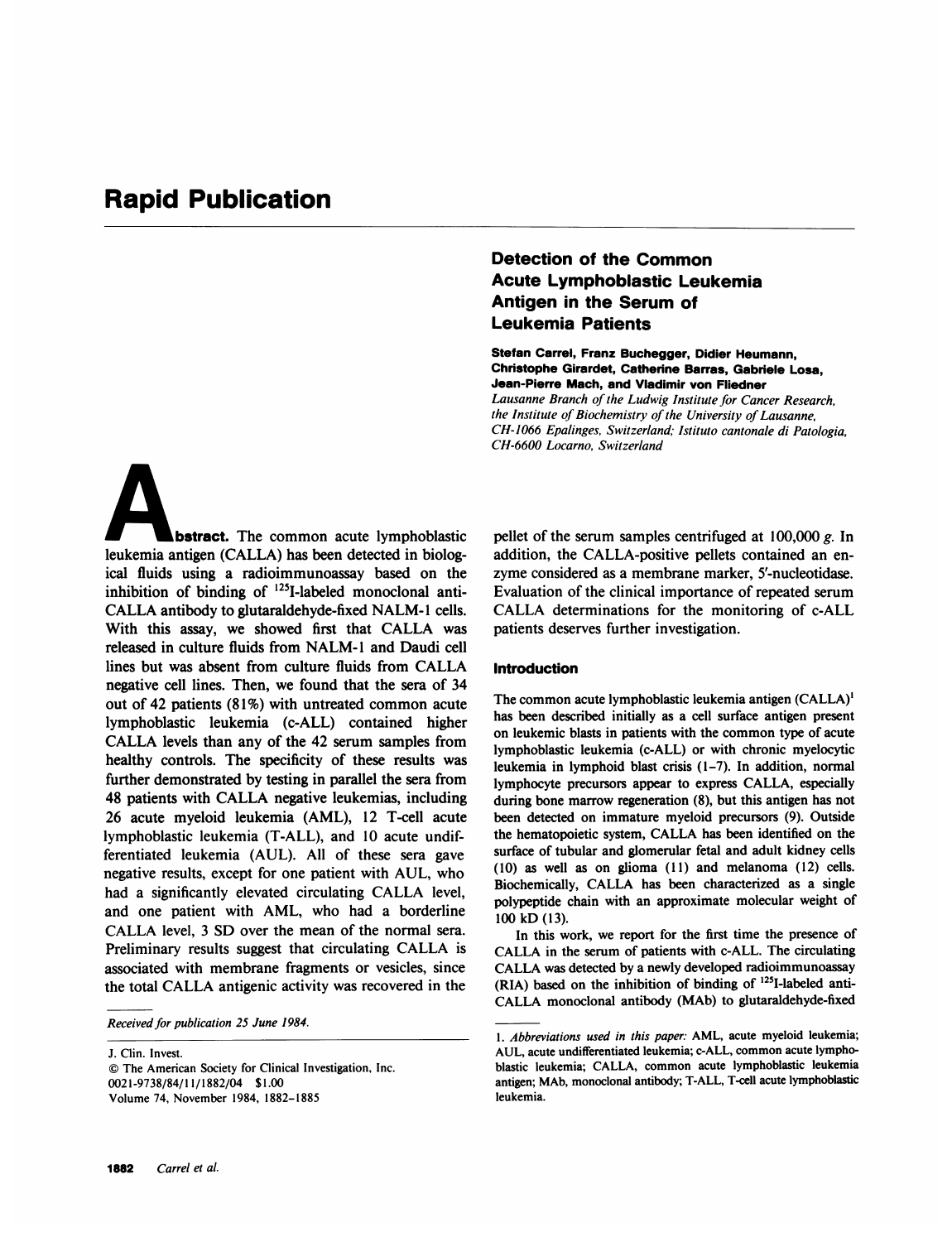NALM-1 cells (14). This MAb, designated A12, has been shown (15) to react with the same epitope as the known J5 MAb (16).

#### Methods

Patients and controls. Serum samples were obtained from 90 patients with leukemia before any treatment. The leukemia cases consisted of 42 patients with c-ALL (identified by the presence of CALLA and Iaantigens on leukemic cells (17) as well as the absence of T-cell markers (18)), 26 patients with acute myeloid leukemia (AML) (identified by Sudan Black staining and naphtol AS-D chloroacetate esterase positivity), 12 patients with T-cell acute lymphoblastic leukemia (T-ALL) (identified by the formation of rosettes with sheep erythrocytes and/or the presence of T-cell markers defined by various MAb), and 10 patients with acute undifferentiated leukemia (AUL) (classified by the absence of known cytochemical or surface markers on poorly differentiated blast). Additional controls consisted of serum samples from 42 unselected healthy blood bank donors.

In all cases the serum was collected after blood coagulation, followed by centrifugation at 2,000  $g$  for 15 min. In two cases of c-ALL with previously identified elevated serum CALLA levels, blood samples were collected into three tubes; one without anticoagulant, one with EDTA, and one with heparin. The tubes were stored at room temperature, and serum or plasma was taken from each tube 1, 24, and 48 h after blood collection (the centrifuged blood was mixed gently after each removal of plasma or serum samples).

Monoclonal antibody and target cells. The MAb A-12 used in the CALLA RIA was obtained from a fusion between lymphocytes of a BALB/c mouse immunized with NALM-1 cells and cells from the myeloma line P3-NSI/l-Ag4 (19). As previously reported (15), MAb A12 is of  $IgG_1$  subclass and reacts with the same epitope as the first described MAb anti-CALLA termed J5 (16). MAb A-12 was purified from hybridoma ascitic fluid by ion exchange chromatography, and labeled with <sup>1251</sup> by the chloramine T method.

Exponentially growing NALM-1 cells were fixed by a 10-min incubation at 25°C in 0.12% glutaraldehyde. The fixed cells retained their antigenicity for at least <sup>1</sup> mo when stored at 4°C in 0.15 M phosphate-buffered saline, pH 7.4 (PBS), containing 5% fetal bovine serum and 0.02% azide.

RIA. 30-40% of <sup>125</sup>I-labeled MAb A-12 (50 nCi representing about 6 ng of protein) was cell-bound after a 5-h incubation with  $5 \times 10^4$ glutaraldehyde-fixed NALM-1 cells at 4°C. This binding was quantitatively inhibited up to 95% by NP-40 extracts of NALM-1 cells but not by extracts from CALLA-negative lines as demonstrated by the standard inhibition curve and controls presented in Fig. <sup>I</sup> A.

In the routine RIA procedure, radiolabeled MAb A-12 diluted in 50  $\mu$ l of PBS containing 1 mg/ml of bovine serum albumin was incubated for 16 h at  $25^{\circ}$ C with 50  $\mu$ l of either 20 times concentrated culture fluid from the NALM-1 cell line or dilutions of patients' sera. 50,000 glutaraldehyde-fixed NALM-1 cells were then added for a further incubation of 16 h at 4°C. The cells were washed with PBS containing <sup>I</sup> mg/ml of bovine serum albumin, and the cell-bound radioactivity was measured in a gamma-counter. Dilutions of a reference serum from <sup>a</sup> patient with <sup>a</sup> high CALLA level as well as from <sup>a</sup> pool of serum from normal individuals were always tested in parallel to calibrate each series of new serum samples to be analyzed.

Determination of <sup>S</sup>'-nucleotidase activity. Assay of <sup>5</sup>'-nucleotidase (EC 3.1.3.5) was performed as previously described (20). Briefly, pellets



Figure 1. Inhibition of binding of <sup>125</sup>I-labeled monoclonal anti-CALLA antibody to glutaraldehyde-fixed NALM-1 cells by standard dilutions of NP-40 lysates (A) of NALM-1 cells ( $- \bullet -$ ) or HL-60 cells ( $-\triangle$ ) as well as by concentrated culture fluid (B) from two CALLA-positive cell lines, NALM-1  $(- \cdot -)$  and Daudi  $(- \cdot -)$ , and two CALLA negative cell lines,  $HL-60$  ( $- \circ -$ ) and END-1  $(- \Delta -)$ .

obtained by a 100,000 g centrifugation of 1 ml of patient serum or  $200 \mu l$  of the serum supernatant were resuspended in 4 ml of 50 mM Tris-HCl buffer, pH 7.5, containing  $2 \text{ mM } 5'$ -AMP and  $8 \text{ mM } MgCl<sub>2</sub>$ , and incubated for 20 min at 37°C. The reaction was stopped by the addition of 0.8 ml of 30% ice-cold trichloroacetic acid. The released inorganic phosphate was measured colorimetrically at 820 nm on 2 ml aliquots.

#### **Results**

In <sup>a</sup> first series of experiments, the newly developed CALLA RIA was used to demonstrate the release of this antigen into culture fluids by two cell lines, NALM-I (14) and Daudi (21), known to express CALLA on the cell surface. As shown in Fig. <sup>1</sup> B, 20 times concentrated culture fluids from NALM-1 and Daudi cell lines inhibited the CALLA RIA by <sup>100</sup> and 70%, respectively; whereas culture fluids from two CALLAnegative cell lines, the promyelocytic leukemia line HL-60 and the endometrial carcinoma line END- 1, gave only background inhibition values of 15 and 18%.

Based on these results, the CALLA RIA was then used to search for CALLA in serum samples obtained from 90 patients with different types of acute leukemias. A serum sample from each patient was obtained before any treatment and assayed in duplicate at two different dilutions (1:1, 1:5). Individual mean inhibition values for undiluted serum samples from 42 cases of c-ALL, <sup>12</sup> cases of T-ALL, 26 cases of AML, <sup>10</sup> cases of AUL, and 42 normal controls tested in parallel are presented in Fig. 2. The mean inhibition for the control sera was 13.2% with a SD of 7.3.

We selected an arbitrary limit of 35% inhibition (3 SD over the mean inhibition value of the control sera) to operationally define positive and negative results. Under these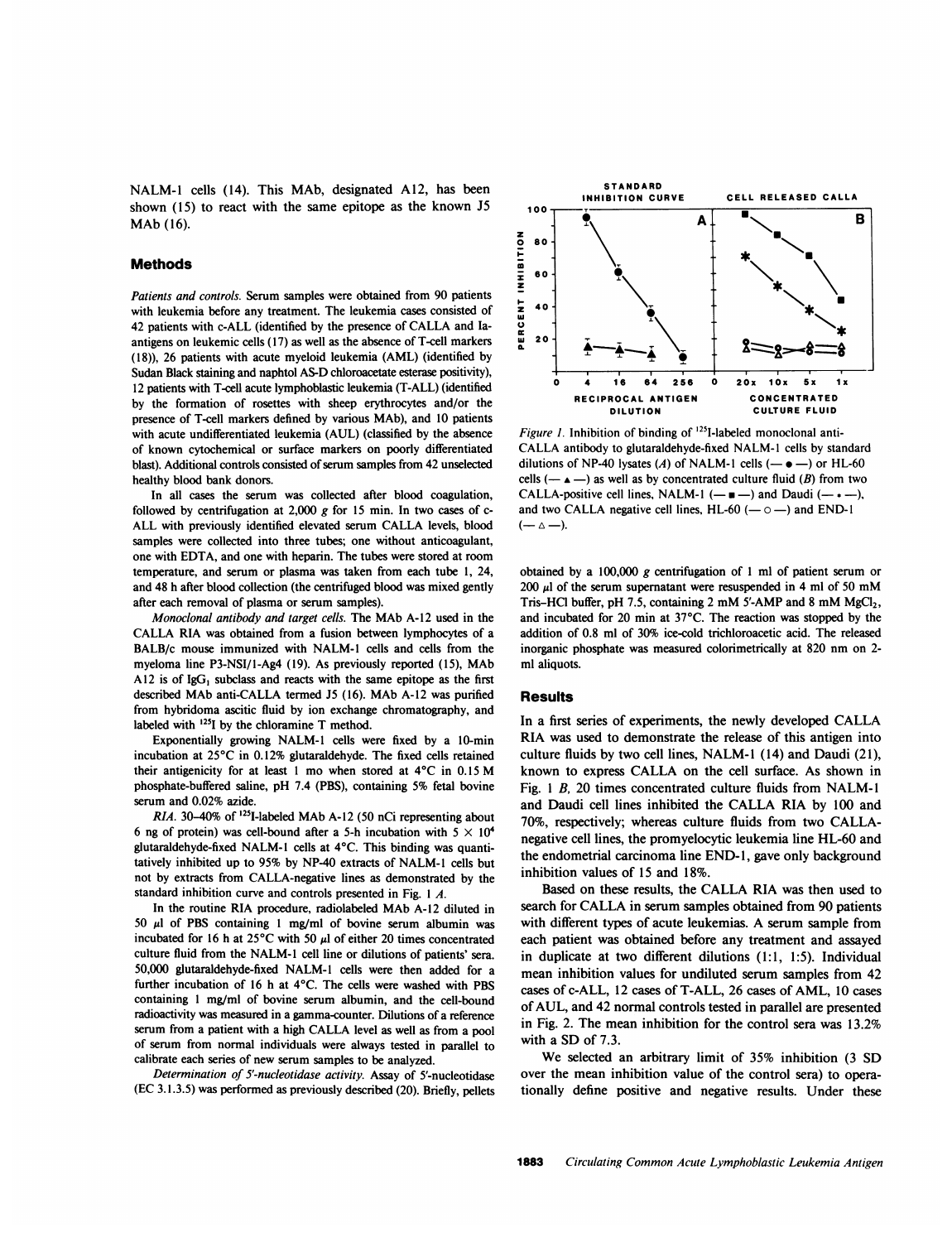

Figure 2. Individual serum CALLA levels from 42 patients with c-ALL, <sup>12</sup> with T-ALL, 26 with AML, <sup>10</sup> with AUL, and from 42 unselected normal blood donors. The results are expressed in percentages of inhibition of binding of '25I-labeled monoclonal anti-CALLA antibody to NALM-<sup>I</sup> cells.

conditions, 34/42 (81%) cases of c-ALL were positive, whereas none of the normal serum samples nor any of the 12 cases of T-ALL were positive. Only one of the <sup>26</sup> cases of AML gave <sup>a</sup> borderline inhibition, and only one of the <sup>10</sup> cases of AUL gave a significant inhibition of 51%.

Furthermore, sera from six patients with c-ALL were tested before treatment and after induction of complete remission. A marked drop of the CALLA values after treatment was observed in the four cases who had elevated values at presentation (Fig. 3).

In two c-ALL cases in which serum as well as EDTA and heparin plasma samples were obtained and separated from blood at different time intervals after blood collection (1, 24, and 48 h), we did not observe any difference in CALLA inhibition, neither between serum and plasma values nor between samples prepared by early or late centrifugations. These results suggest that the CALLA detected in serum or plasma has not been released from blood cells after blood collection.

Serum samples from six patients with elevated CALLA inhibition values were centrifuged at 100,000 g for 1 h at  $4^{\circ}$ C. The CALLA was measured by RIA both in the supernatant and the pellets. Virtually all of the CALLA inhibiting activity (95-100%) was found in the pellet fractions. In addition, pellet and supernatant fractions from CALLA-positive sera were tested for the presence of <sup>5</sup>'-nucleotidase, an enzyme known to be associated with cell membrane (20). Again, 100% of the enzyme activity was detected in the pellet, with values ranging from 200 to 5,000 nmol/h per mg of protein. Together, these results suggest that the CALLA detected in the serum of c-ALL patients is associated with membrane fragments or vesicles.



Figure 3. Comparison of serum CALLA levels before treatment and after clinical remission in six patients with c-ALL. Each line joins the two values from the same patient.

### **Discussion**

In this context, it is of interest that a release of Ia antigens in the supernatant of cultured murine B-cell lymphomas has been observed (22). In this case also, the released antigen was recovered in the pellet after a centrifugation at 100,000 g.

The clinical significance of circulating CALLA remains to be ascertained. Along this line, it should be emphasized that all the cases of c-ALL tested here had been diagnosed by previous bone marrow examination and had >90% leukemia blasts. However, some of the cases had relatively low numbers of leukemic blasts in peripheral blood. There was no correlation between the CALLA levels in the serum and the number of malignant cells in the circulation. For instance, six cases with CALLA inhibition values ranging from 40 to 88% (mean  $=$  53) had <5,000 blasts/ $\mu$ l of blood (mean = 1,900); whereas four cases with  $>20,000$  blasts/ $\mu$ l of blood (mean = 37,800) had  $<$  35% of CALLA inhibition value (mean = 24). This absence of correlation suggests that the major part of the CALLA material detected in the circulation is released by noncirculating leukemic cells. An alternative explanation could be that the blasts from each case of c-ALL have a different rate of CALLA release.

Prospective and sequential CALLA assays should be performed in the serum of patients with c-ALL in remission to